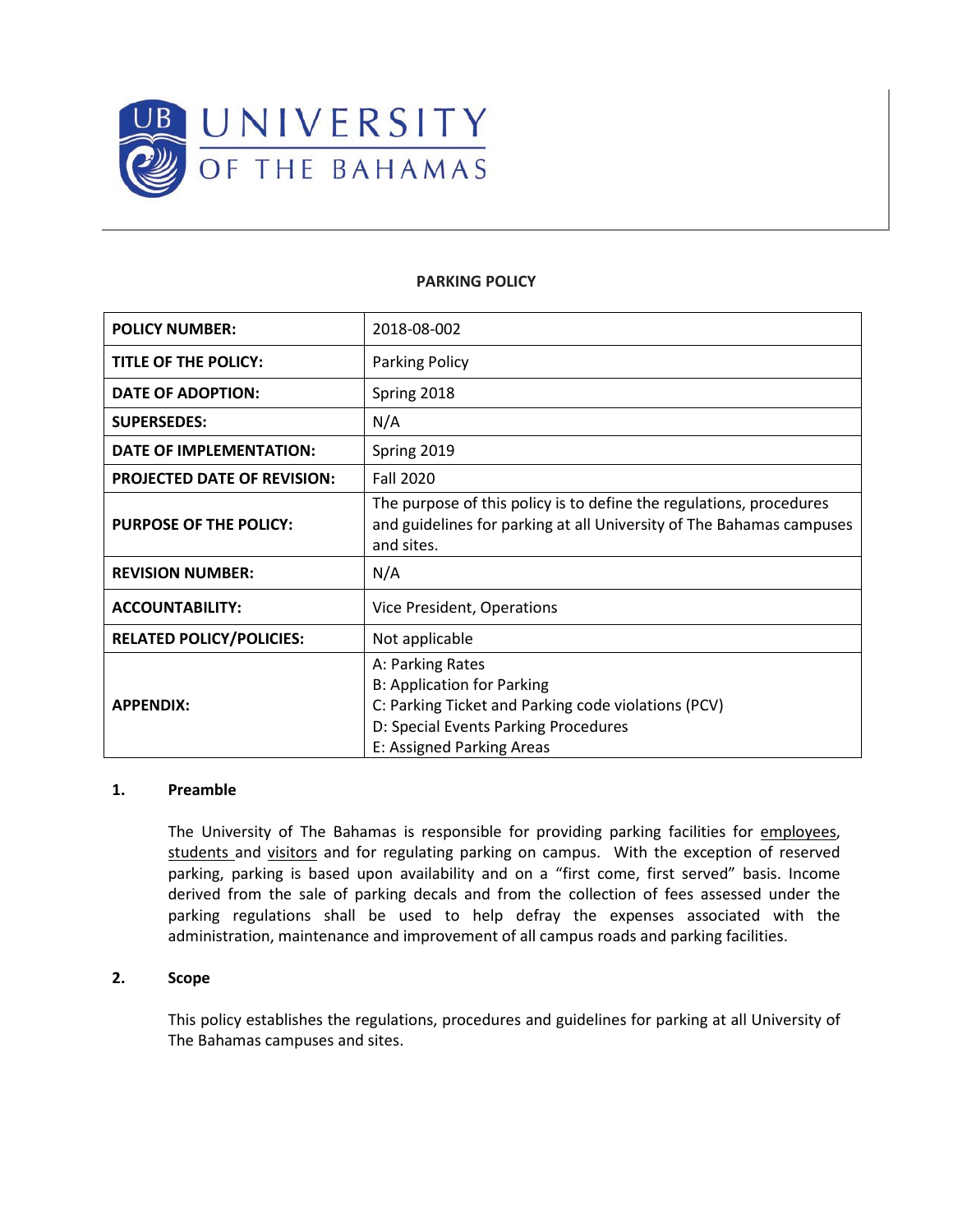#### **3. Definitions**

**Abandoned bicycle:** bicycle left unattended for forty-eight (48) hours.

**Abandoned vehicle:** vehicle left unattended for forty-eight (48) hours.

**Decal:** parking permit issued by the University Police/Security Department to University of The Bahamas students, staff and faculty for a twelve (12) month period beginning 1 August through 31 July.

**Employees:** administrators, faculty and staff currently employed by The University of The Bahamas.

**Hang-tag:** Parking authorization for University of The Bahamas staff, employees, visitors and vendors.

**Decal:** Parking authorization for University of The Bahamas staff, employees, visitors and vendors

**Illegal parking:** parking in a restricted parking area not set aside for, and applicable, to a specific permit; parking on sidewalks, roadways, paths, or landscaped areas.

**Parking:** the act of stopping a vehicle and leaving it in a stationary position occupied or unoccupied.

**Permit:** permission to park a vehicle subject to the regulations outlined in this policy.

Permit holder: person to whom a permit has been issued.

**Restricted parking area:** a designated parking area and/or space.

**Student:** any person currently enrolled in courses at The University of The Bahamas.

**Vehicle:** any motor car, motor truck, motor cycle, motor scooter or other conveyance of whatever kind or nature however driven or propelled, excluding a bicycle.

**Visitor:** any person who is not currently employed by University of The Bahamas or who is not currently enrolled in courses at University of The Bahamas.

#### **4. Disclaimer of Liability**

4.1 The University of The Bahamas assumes no responsibility for any vehicle or the contents of any vehicle located, operated, or parked on any of its campuses or sites.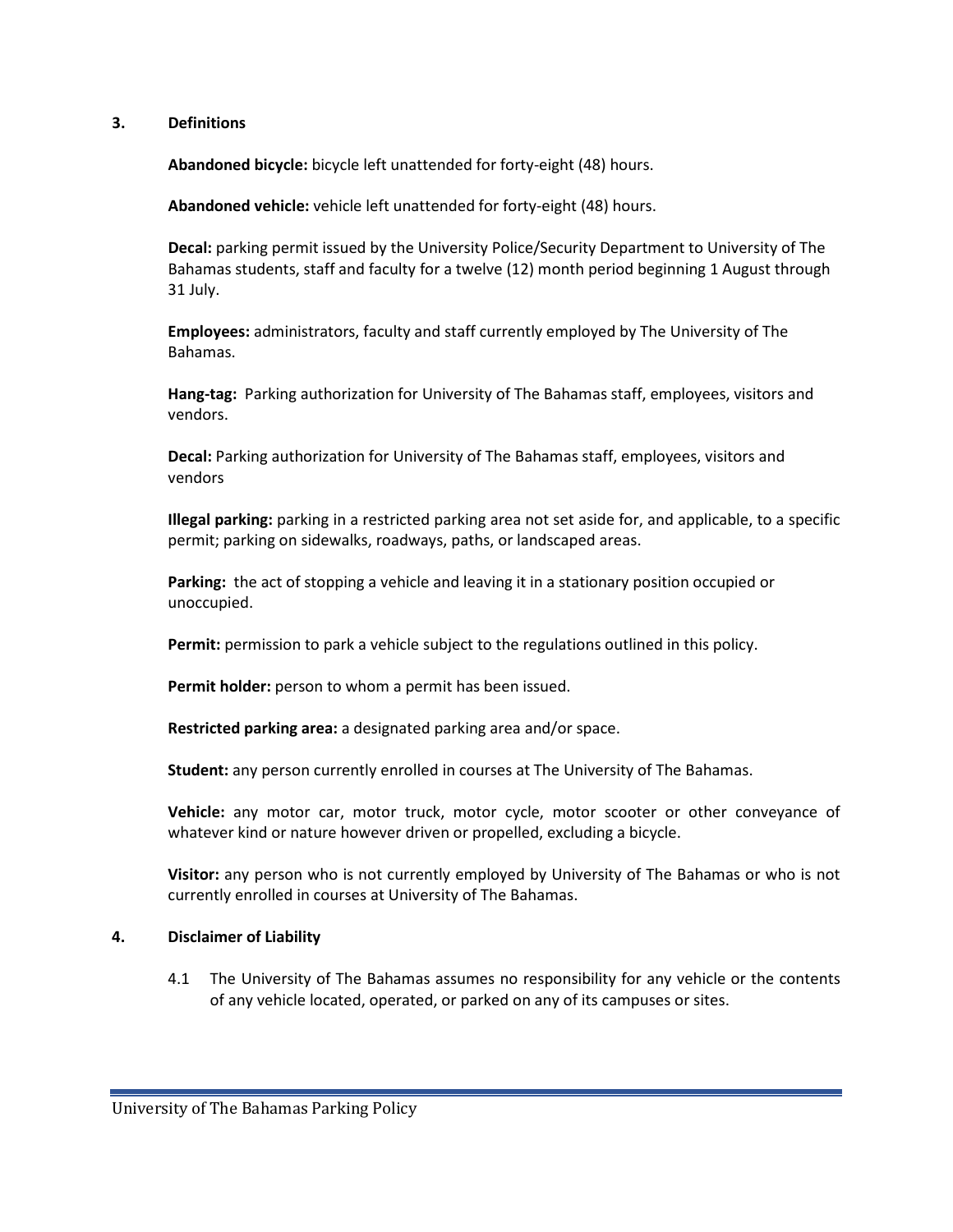- 4.2 The University of The Bahamas shall be relieved and discharged from any liability for any loss, theft, damage, or destruction to any vehicle or the contents of any vehicle located, operated, or parked on any of its campuses or sites.
- 4.3 The University of The Bahamas and its affiliates shall not be held responsible for any and all claims, suits, losses, damages and expenses on account of loss, theft, damage, or destruction of any vehicle or the contents of any vehicle parked on any of its campuses or sites.

#### **5. Regulations**

- 5.1 Parking regulations are in effect year round, including public holidays and intersessional or semester breaks.
- 5.2 Parking is permitted in designated parking spaces only. Parking on sidewalks, roadways, paths, or landscaped areas is prohibited. Absence of a 'No Parking' sign does not constitute authorization to park.
- 5.3 University of The Bahamas parking lot entrances shall be identified by signage which indicates that a permit is required. Absence of signage does not imply that The University of The Bahamas parking policy is not in effect.
- 5.4 All individuals who park a vehicle on campus are required to obtain and display a valid University of The Bahamas parking permit. This includes all students, employees, visitors, consultants, vendors, service providers and any other member of the University community regardless of classification or academic standing.
- 5.5 University of The Bahamas students and employees must present a valid University of The Bahamas ID card, a valid driver's license and proof of current vehicle registration in order to obtain a parking permit. All other persons wishing to park on a University of The Bahamas campus or site must present a valid driver's license and proof of current vehicle registration.
- 5.6 Only permits issued or approved by the University Police/Security Department shall be recognized as parking permits. A parking permit is not a guarantee of a parking space. The driver is responsible for finding an authorized parking space; the lack of a space does not justify illegal parking.
- 5.7 All parking permits/decals must be properly displayed on the upper left corner of the rear windshield and must be clearly visible to University Police/Security. Additionally, all vehicles must be parked with the back of the vehicle facing outwards. Hang tags are to be hung from the rear-view mirror.
- 5.8 Parking decals and hang tags are not transferable. They may not be loaned, sold, given, or used by any individual other than the one to whom the permit, decal or hang tag is assigned.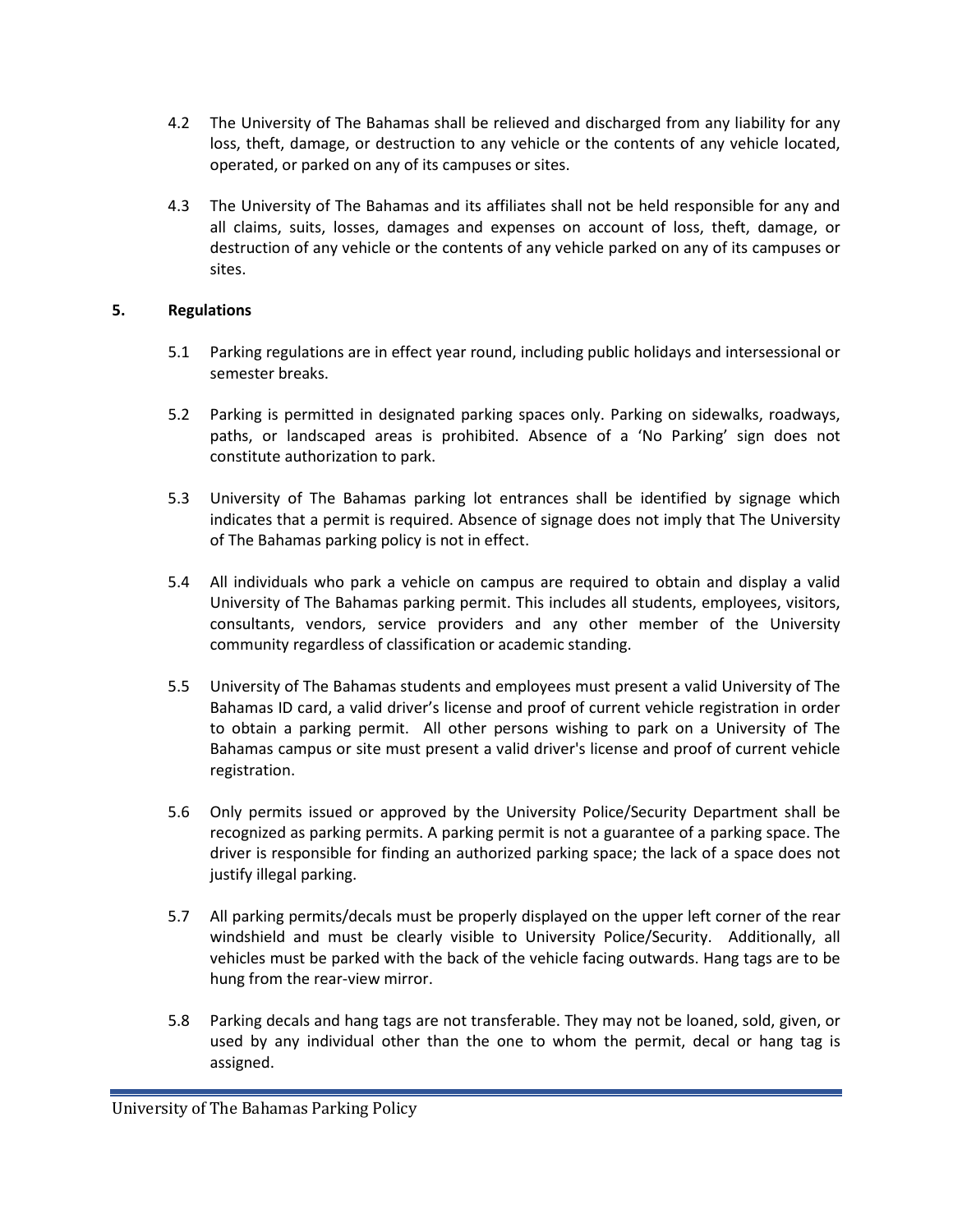- 5.9 All individuals who park a vehicle on any University of The Bahamas campus or site are responsible for compliance with the University's parking policy.
- 5.10 The registrant of the vehicle is responsible for any fines or citations assigned, regardless of who is driving the vehicle at the time.
- 5.11 The University reserves the right to change any parking regulation. Changes to the regulations will be communicated via the University's website and other appropriate means.

#### **6. Parking Permits**

- 6.1 Permit holders are entitled to park only in the restricted parking areas that are set aside for, and applicable to, that specific permit.
- 6.2 Only registered University of the Bahamas students are eligible to purchase one parking decal for the period beginning 1 August through 31 July.
- 6.3 Permit holders are responsible for removing the permit from the vehicle to which it is assigned when
	- 6.3.1 the status of such person as student or employee changes or terminates;
	- 6.3.2 the vehicle is sold and ownership is transferred or the title is changed;
	- 6.3.3 such person has been denied the privilege of operating a vehicle on campus; or
	- 6.3.4 the permit expires.
- 6.4 Permit holders are responsible for fines or violations that may result from failure to remove a permit upon the sale or transfer of the vehicle or the expiration of the permit.
- 6.5 In the event that a permit becomes marred, mutilated, or obliterated, the permit holder is required to obtain a new permit for a predetermined administrative fee. The original permit or satisfactory evidence of its destruction must be presented to the University Police/Security Department.
- 6.6 Any refund or credit for a returned parking permit will be determined on a pro-rated scale based on the date the permit is received by the University Police/Security Department. The permit holder is responsible for returning the permit on a timely basis, whether used or not. Failure to return the permit is not the responsibility of the University.
- 6.7 Employees who leave the University (through retirement, separation, or any temporary leave, etc.) prior to the expiration date of their parking hang tag shall return the hang tag at the time of their departure.
- 6.8 Lost parking permits are to be reported immediately to the University Police/Security Department. There will be an administrative fee of \$10.00 for the replacement a lost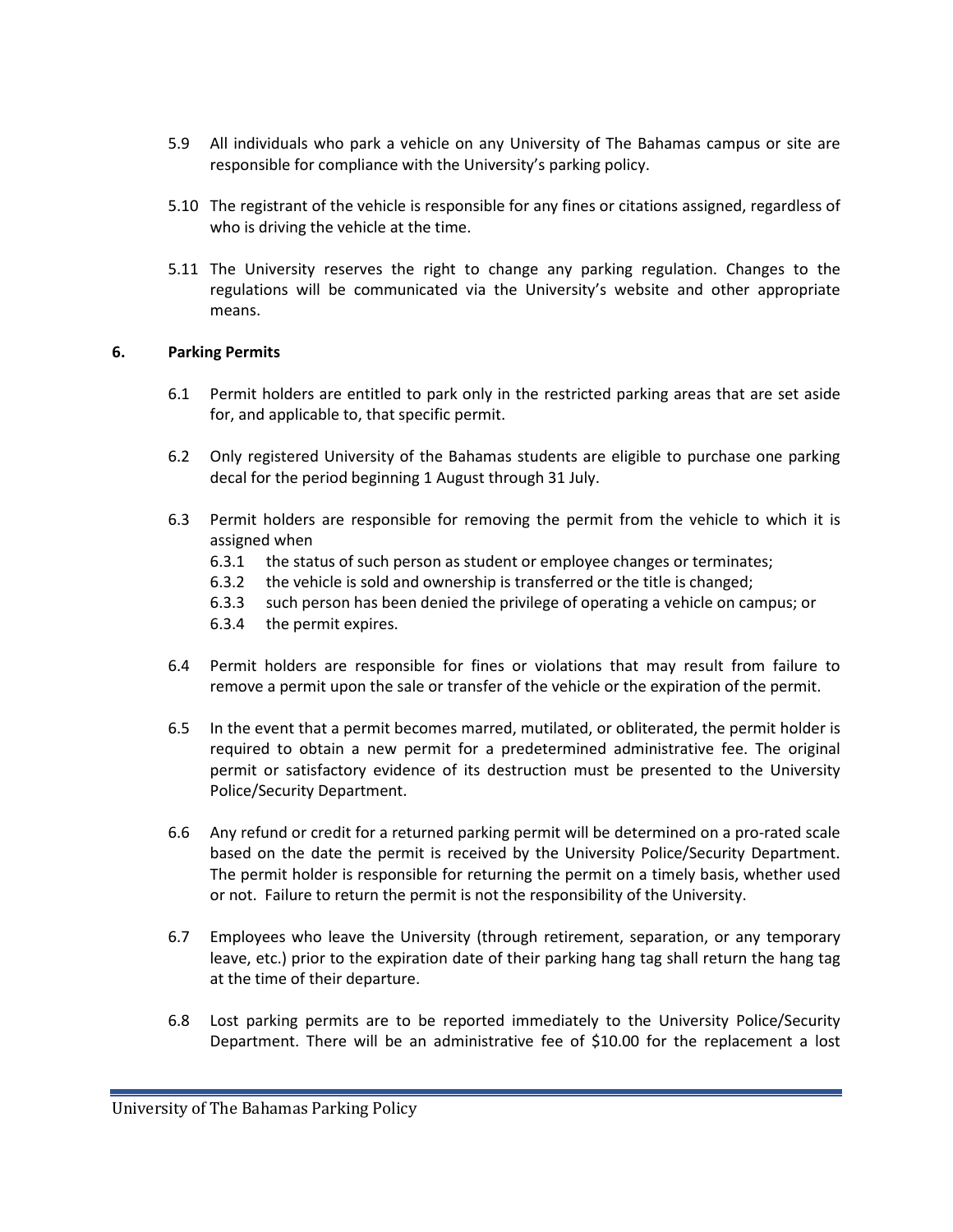permit. If a lost permit is recovered, it is to be reported and returned immediately to the University Police/Security Department

- 6.9 If a decal or hang tag is reported to the University Police/Security Department as stolen, an administrative fee of  $$ 10.00$  will be assessed and a new decal or hang tag may be issued. Only a certified police report constitutes valid confirmation of forced entry into or theft of a vehicle and/or permit, and may be a mitigating factor in the assessment of a permit replacement fee when said report includes affirmation of the loss of a current University of The Bahamas parking permit due to forced entry into or theft of a vehicle.
- 6.10 Any vehicle displaying a stolen, lost, copy, or fraudulent parking permit shall be subject to a fine, shall be towed at the owner's expense, and the stolen, lost, fraudulent permit shall be confiscated.
- 6.11 Use of a parking permit that has been reported lost or stolen is grounds for disciplinary action.
- 6.12 Tampering with or altering a parking permit is prohibited and is subject to a fine and the suspension of parking privileges.
- 6.13 Any person involved in the manufacture, distribution, sale, or possession of a stolen, lost, copy of, or fraudulent parking permit will be fined and will have all parking privileges suspended.

#### **7. Disabled Parking**

All vehicles using disabled parking spaces must display a disabled permit issued by the relevant authority or by the University's Police/Security Department. Disabled parking permits are to be hung from the rear view mirror.

#### **8. Student Parking**

- 8.1 Student parking shall be restricted to the following areas only, unless otherwise designated by the University:
	- 8.1.1 Oakes Field Campus
		- 1. Parking lot of the Wellness Centre;
		- 2. The Culinary Arts and Tourism Studies (CATS) lot off University Drive (Thompson Boulevard);
		- 3. Thompson A. Robinson Stadium north parking lot. Stadium events may require closing or may otherwise restrict parking on the Thomas A. Robinson north lot up to twenty-four (24) hours prior to the event's scheduled start time.
	- 8.1.2. Grosvenor Close Center

The designated student parking lot;

8.1.3 Northern Bahamas Campus

The designated student parking lot.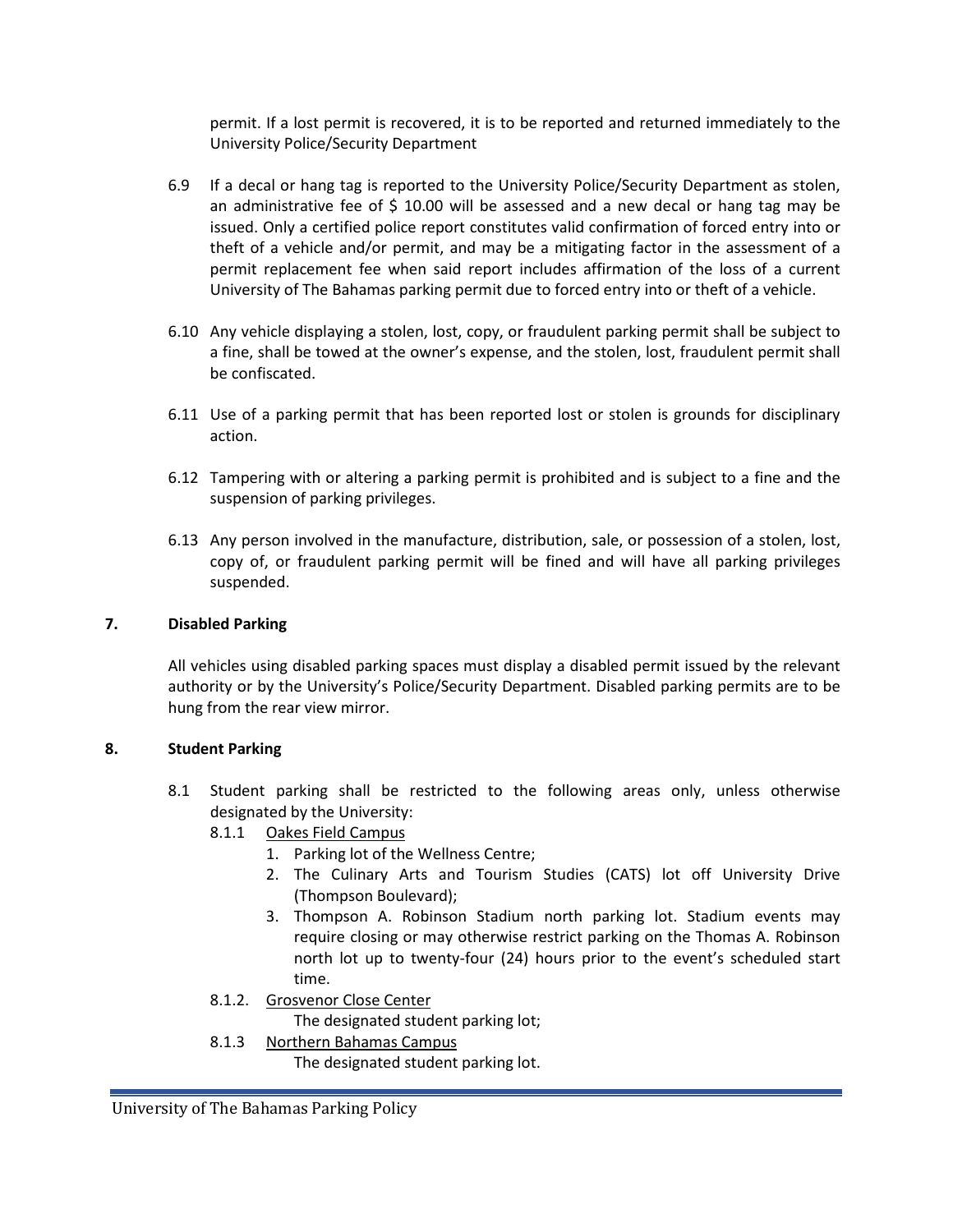8.2 Students with special needs (illness, injury, temporary disability, etc.) may apply to the Office of University Police/Security for a temporary parking permit to use the Faculty and Staff parking areas. Issuance will be at the sole discretion of the Director of University Police/Security.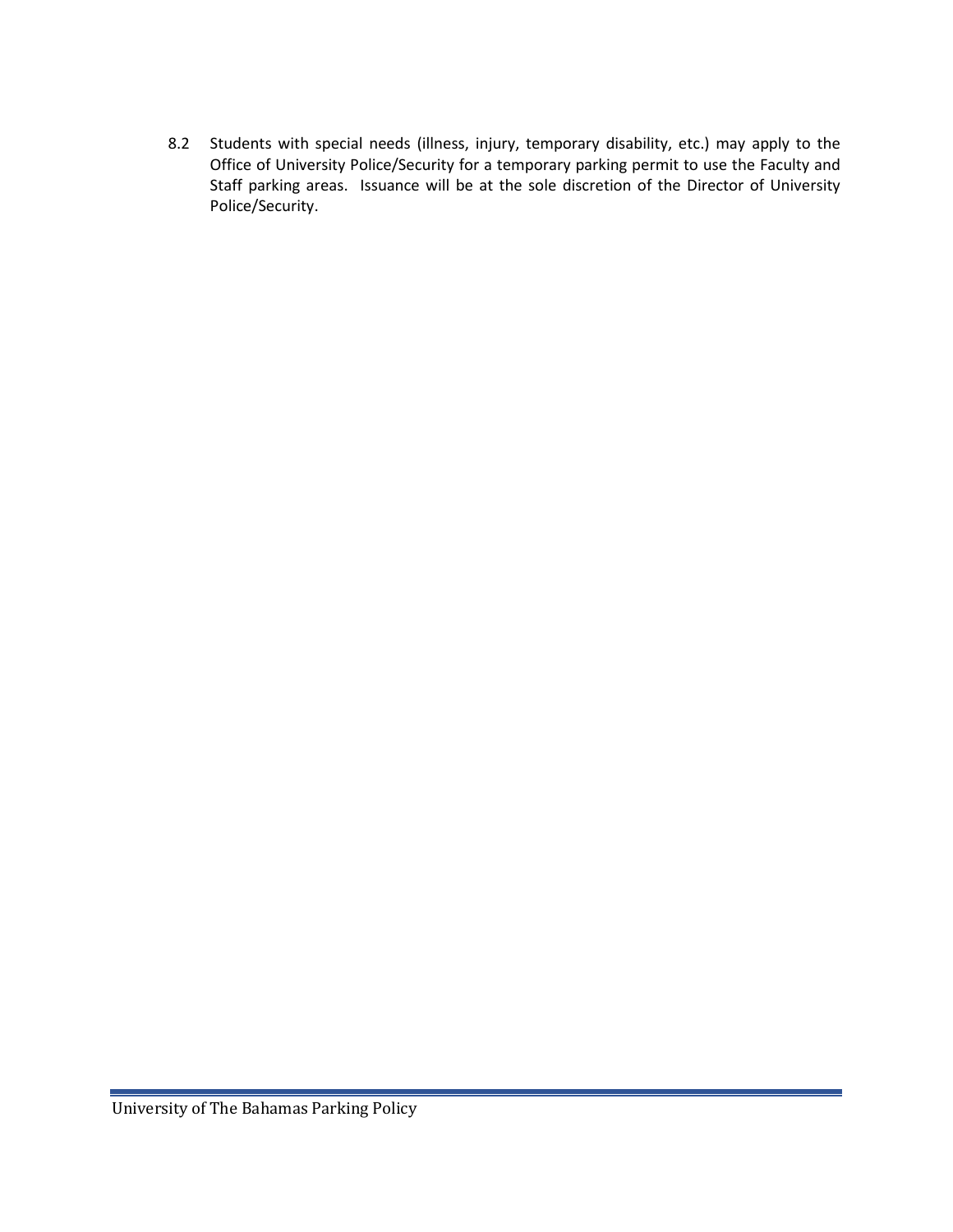#### **9. Employee Parking**

- 9.1 University of The Bahamas employees may obtain one decal valid for twelve (12) months beginning 1 August through 31 July, from the University Police/Security Department during normal business hours.
- 9.2 A valid decal allows employees to park in designated employee parking spaces or unrestricted/unreserved parking spaces.

#### **10. Visitor, Vendor, Contractor, and /or Service Parking**

- 10.1 Visitor, vendor, contractor and/or service parking is permitted in designated spaces by University Police/Security.
- 10.2 Visitors, vendors, contractors and/or service providers may be issued with a one (1) through five (5) day parking permit by the University Police/Security Department upon proof of payment of the requisite fee.
- 10.3 Visitors, vendors and contractors may be issued a special bi-annual Visitor (V) permit by the University Police/Security Department.
- 10.4 Service providers may be issued a service parking hang tag by the University Police/Security Department. The service parking hang tag is required to utilize loading/unloading in designated service zones and is limited to a maximum of two (2) hours for vehicles displaying a service parking hang tag.

#### **11. Reserved Parking**

- 11.1 Reserved parking shall be available for vehicles with a University of The Bahamas Reserve Parking Permit in specially designated reserved spaces and any other designated parking space.
- 11.2 The following shall have reserved parking spaces on campus:
	- 11.2.1 University of The Bahamas owned vehicles;
	- 11.2.2 Members of the Administrative Council & Senior Management Team;
	- 11.2.3 Academic Deans and Directors of Institutes;
	- 11.2.4 Directors and Academic Unit Chairs;
	- 11.2.5 Customers of businesses located on any University campus or site as deemed appropriate by the Vice President, Operations.
- 11.3 Additional reserved spaces may be created by the Office of the Vice President, Operations.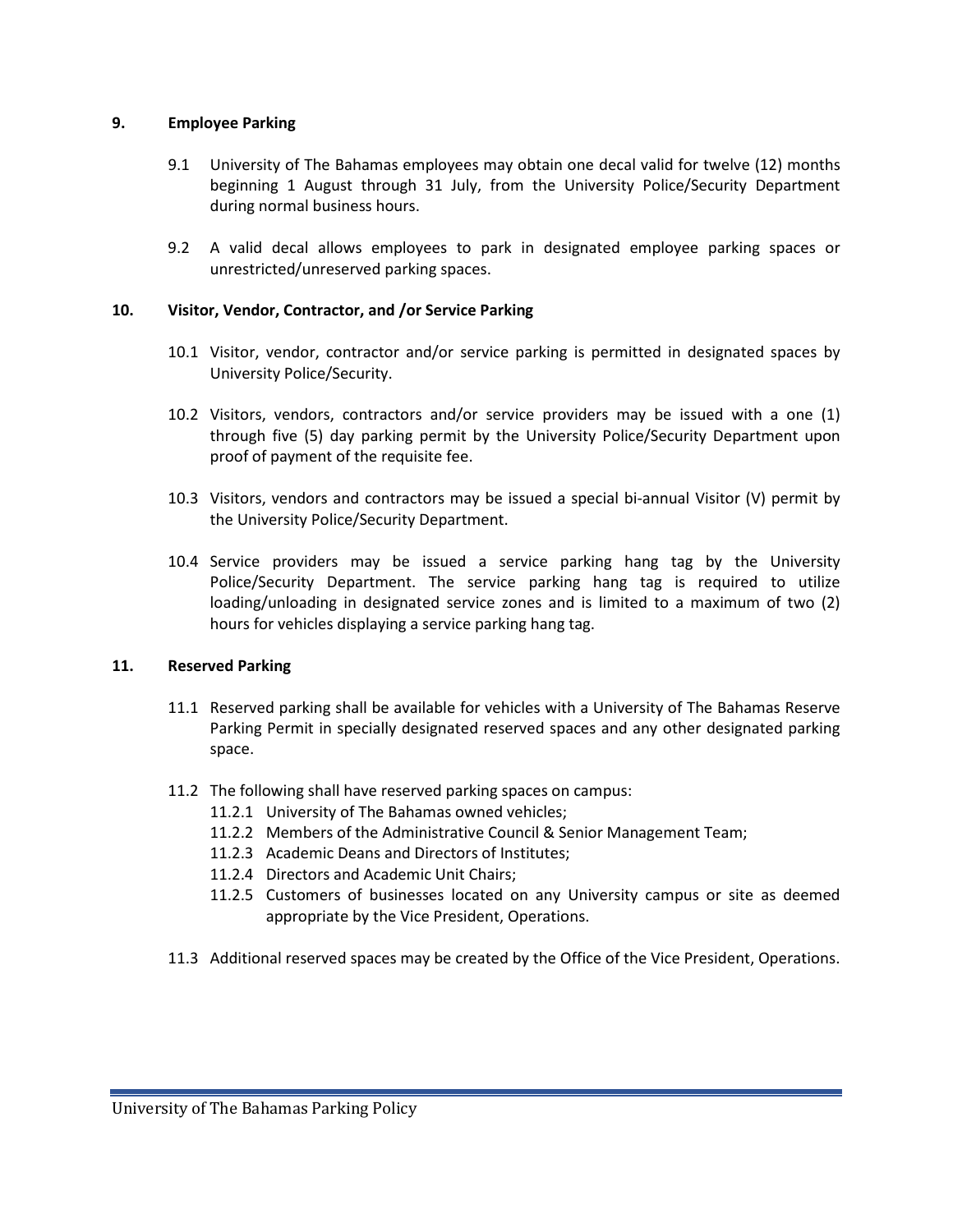#### **12 University Dormitory**

- 12.1 Residents of the University's dormitory may purchase a Resident Parking Decal which is not available to the general University population and which will allow parking in the University student parking lot in addition to the dormitory parking lot.
- 12.2 Guests of dormitory residents will park as designated by the University Police/Security Officer on duty at the dormitory.

#### **13 Wellness Centre Parking**

- 13.1 Wellness Center patrons who are not otherwise affiliated with The University of The Bahamas will be allowed a Visitor parking permit during Wellness Centre business hours.
- 13.2 Wellness Centre Visitor Parking Permits are valid for a maximum of three (3) hours in designated spaces near the Wellness Centre.

#### **14 Seminars and Special Events**

- 14.1 Upon receipt of advance notification, the Director of University Police/Security will make every effort to provide convenient parking for University related special events.
- 14.2 Department and/or Unit Heads may obtain short-term passes from the University Police/Security Department for the following types of guests:
	- 14.2.1 Individuals invited in an official capacity to meet with departments and/or units regarding University business;
	- 14.2.2 Guest speakers; performers; alumni; volunteers; individuals serving on boards or committees provided such individual is not a current student or employee;
	- 14.2.3 Prospective students, parents, employees participating in tours, events, meetings, etc.;
	- 14.2.4 Campus suppliers/vendors.

#### **15 Restricted Areas**

- 15.1 The following areas are restricted for parking by all:
	- 15.1.1 Fire lanes and ambulance zones;
	- 15.1.2 Loading zones or service zones;
	- 15.1.3 Where signs and road markings prohibit parking;
	- 15.1.4 Sidewalks, walkways, lawns or other cultivated areas.
- 15.2 Unauthorized vehicles that are parked in a restricted area may be cited and/wheel locked or towed at the owner/operator's expense, and fines shall be levied against the owner/operator.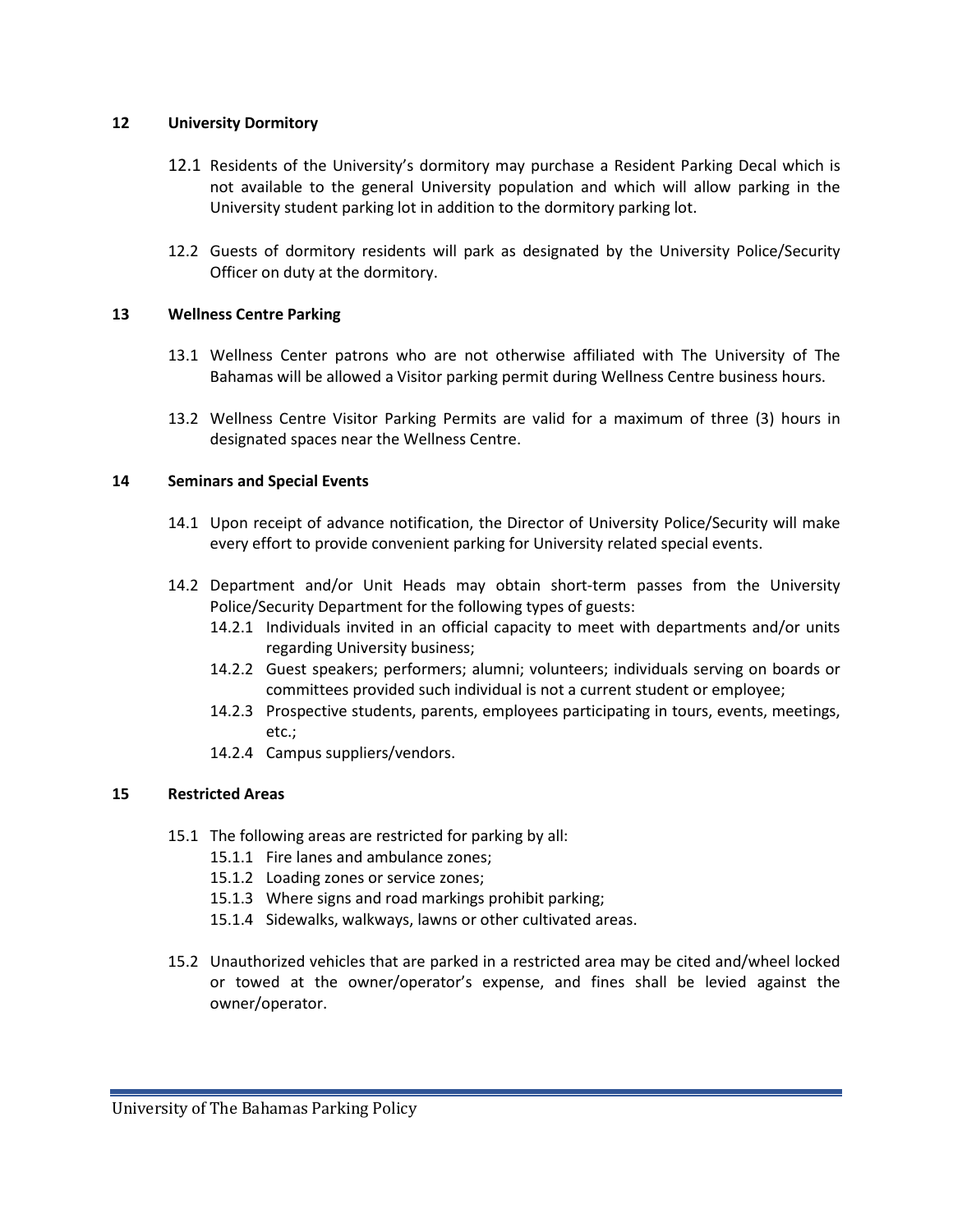#### **16. Registration of Alternate Vehicles**

Any person to whom a permit has been issued who wishes to substitute another vehicle for the vehicle registered under the permit may do so for a seven (7) day consecutive period (without penalty) by notifying the Office of University Police/Security and placing their parking decal or hangtag in the other vehicle as specified in this policy.

#### **17. Abandoned Vehicles**

- 17.1 Vehicles unattended for forty-eight (48) hours shall be classified as abandoned and shall be towed at the owner's expense.
- 17.2 In the event a vehicle becomes inoperable or runs out of fuel while on a University campus or site, it must be reported to the University Police/Security Department and all reasonable steps taken to remove the vehicle.

#### **18. Gates, Signs, Traffic Control Services, Barricades, Police Directions, and Emergencies**

- 18.1 Anyone who defaces a University of the Bahamas gate or sign will be responsible for paying for its repair and/or replacement.
- 18.2 In emergencies, parking lot signs, traffic control devices, barricades and directions given by Police or University Police/Security Officers take precedence over all parking policies and information markers. Ignoring or circumventing barricades may result in a citation, fine, and/or disciplinary action.

#### **19. Ineligibility to Operate Vehicles on Campus**

Individuals who are prohibited from locating, operating, or parking a motor vehicle on campus include students whose right to register has been revoked by the University; persons no longer employed with the University; and any person who does not have a valid driver's license or whose motor vehicle registration is not current.

#### **20. Towing**

- 20.1 Vehicles may be towed at the owner's/operator's expense and risk under circumstances including, but not limited to:
	- 20.1.1 at the time of issuance of any third (3rd) citation or more citation (excluding voided citations, successfully appealed citations, or paid citations) to any faculty or employee permit holder (**repeat offender**) with a parking citation balance greater than \$40.00;
	- 20.1.2 Blocking an access lane, fire lane, or fire hydrant;
	- 20.1.3 Creating a safety hazard;
	- 20.1.4 Impeding the free flow of traffic;
	- 20.1.5 Unauthorized/unlawful parking in disabled spaces or on access;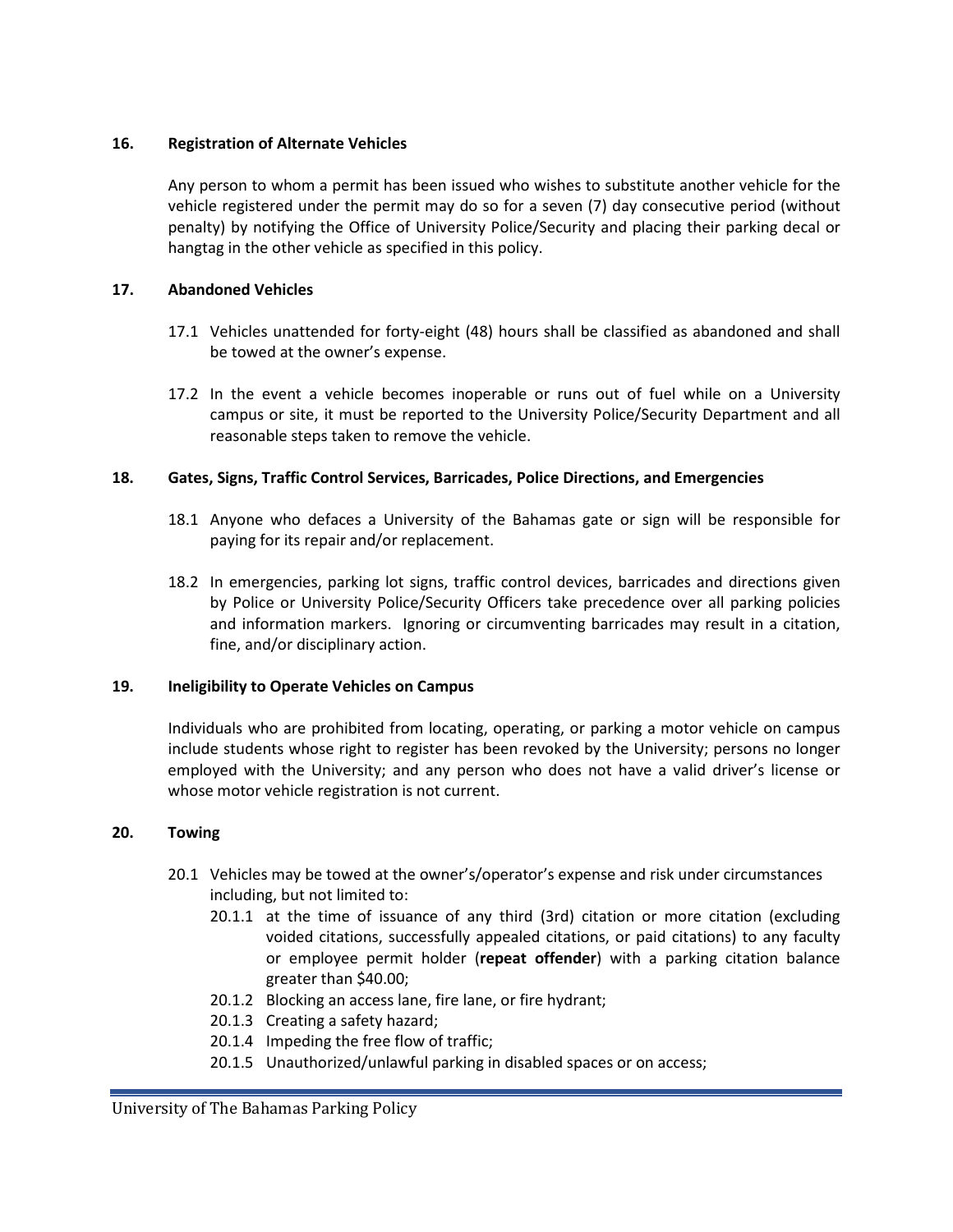- 20.1.6 Parking on campus lawns, sidewalks, or driveways, or in reserved spaces;
- 20.1.7 Possession of a stolen/lost/fraudulent parking permit; and
- 20.1.8 Not parking in a designated space.
- 20.2 In addition to the circumstances enumerated above, any vehicle found in a wrecked or junked condition, or not in a proper condition to be lawfully operated on a roadway, may be removed from the Campus at the owner's/operator's expense and risk.
- 20.3 Once the motor vehicle is "hooked" by the tow truck, the vehicle is considered towed and becomes the concern of the towing company. Vehicles not yet "hooked" may be released at the scene of the violation provided the University Police/Security Department is able to validate identification and cash payment is made at the time to the tow truck operator.

#### **21. Administrative Charges and Sanctions**

- 21.1 The cost of a twelve-month parking decal to a University of The Bahamas student, faculty and staff member is listed in Appendix 1. Members of Senior Management Team, Academic Deans, Directors of Institutes and Departments and Academic Unit Chairs wishing to request reserved parking decal for twelve months is listed in Appendix 1.
- 21.2 The responsibility for payment of charges incurred due to a citation rests with the registrant (holder of the parking permit) and/or with the owner or operator of the motor vehicle. When a parking permit is not obtained the responsibility rests with the owner and/or operator of the motor vehicle. Persons violating these rules may be fined as indicated.
- 21.3 Fines are payable during normal operational hours at the Business Office. Student or employee identification numbers are to appear on all correspondence (appeals, bank drafts, letters, etc.) in order to avoid errors in payment of parking fines and to expedite other procedures.
- 21.4 Fines resulting from citations issued to vehicles of faculty or staff persons are the responsibility of the individual and shall not be paid by General Purchase Requisition (GPR).
- 21.5 Individuals have five (5) business days from the date the citation is issued to file an appeal with the University Police/Security Department. If, after the close of the fifth business day, no request for an appeal is received, it will be presumed that the citation(s) was issued to the proper person, and that, the individual is liable for the associated fines.
- 21.6 Students with unpaid parking fines will have such fines charged against their student account. Students are not eligible to register for classes until charges are resolved. Additionally, transcripts or diplomas shall be withheld until charges are resolved.
- 21.7 Tickets and fines for noncompliance may include multiple types for a single occasion.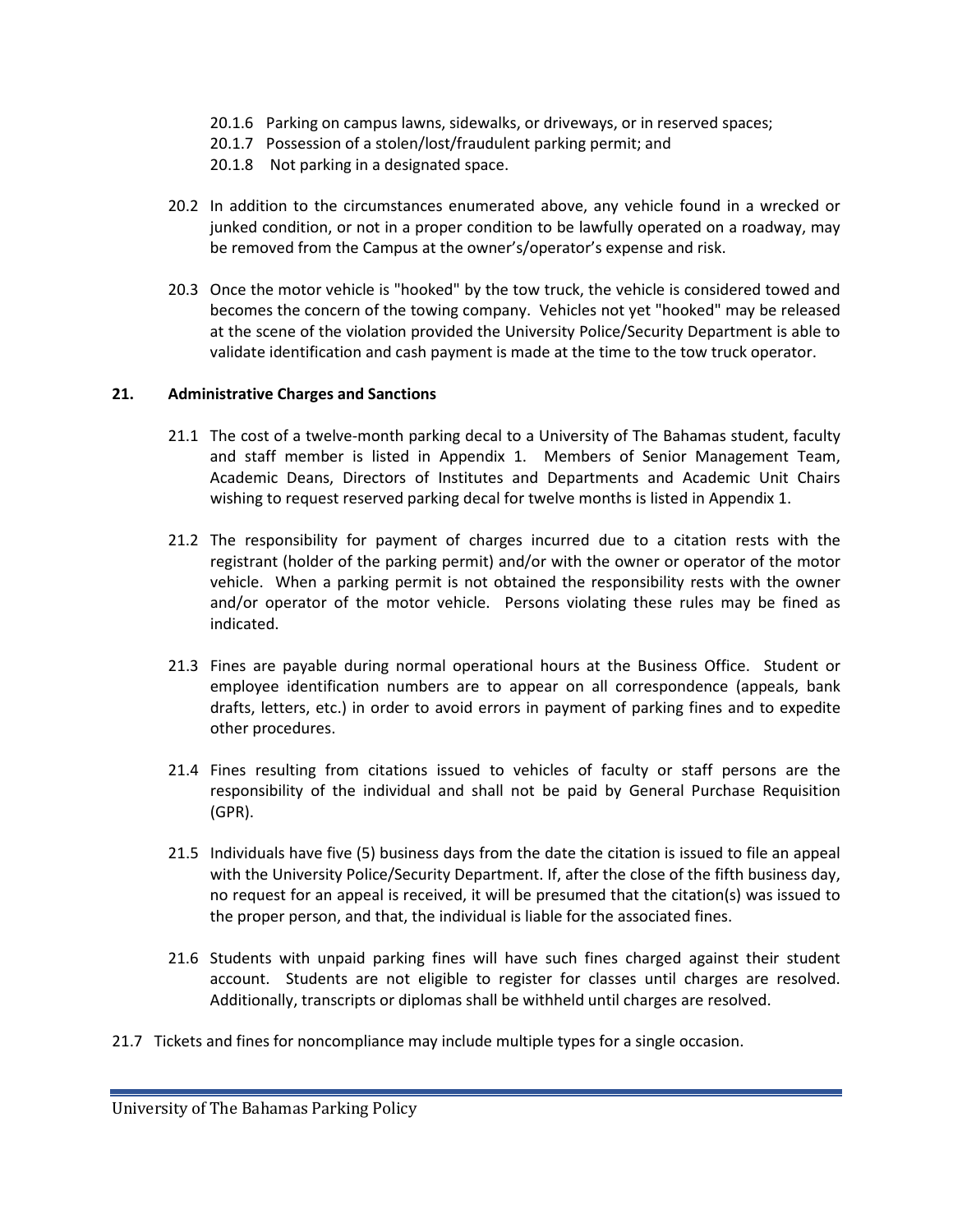#### **22. Accident Reports**

If an accident occurs on Campus and results in property damage or personal injury, it is to be reported to the University Police/Security Department and the Police immediately or within 24 hours.

### **23. Bicycles**

- 23.1 The University shall provide bicycle racks on all Campuses. Bicycles must be parked in designated bicycle racks only.
- 23.2 For the purposes of this policy, "abandoned bicycle" means all bicycles that are presumed, by reasonable aesthetic standards, to be disposed of on University property in a partially or fully wrecked, inoperative, or dismantled condition or has no apparent intrinsic value to the rightful owner.
- 23.3 From time to time, bicycles may be left at bicycle racks (locked and unlocked) and may be considered abandoned. In these cases, a notice of abandonment will be affixed to the bicycle in an attempt to notify the owner that the bicycle is considered "abandoned" by the University, and that the bicycle is subject to removal per this policy. After 20 days from attachment of notice of abandonment, said bicycle will be removed from its current location by whatever means necessary. Removal of notice of abandonment will not constitute claim by the owner. The owner must either remove the bicycle or personally contact the University Police/Security Department to prevent removal.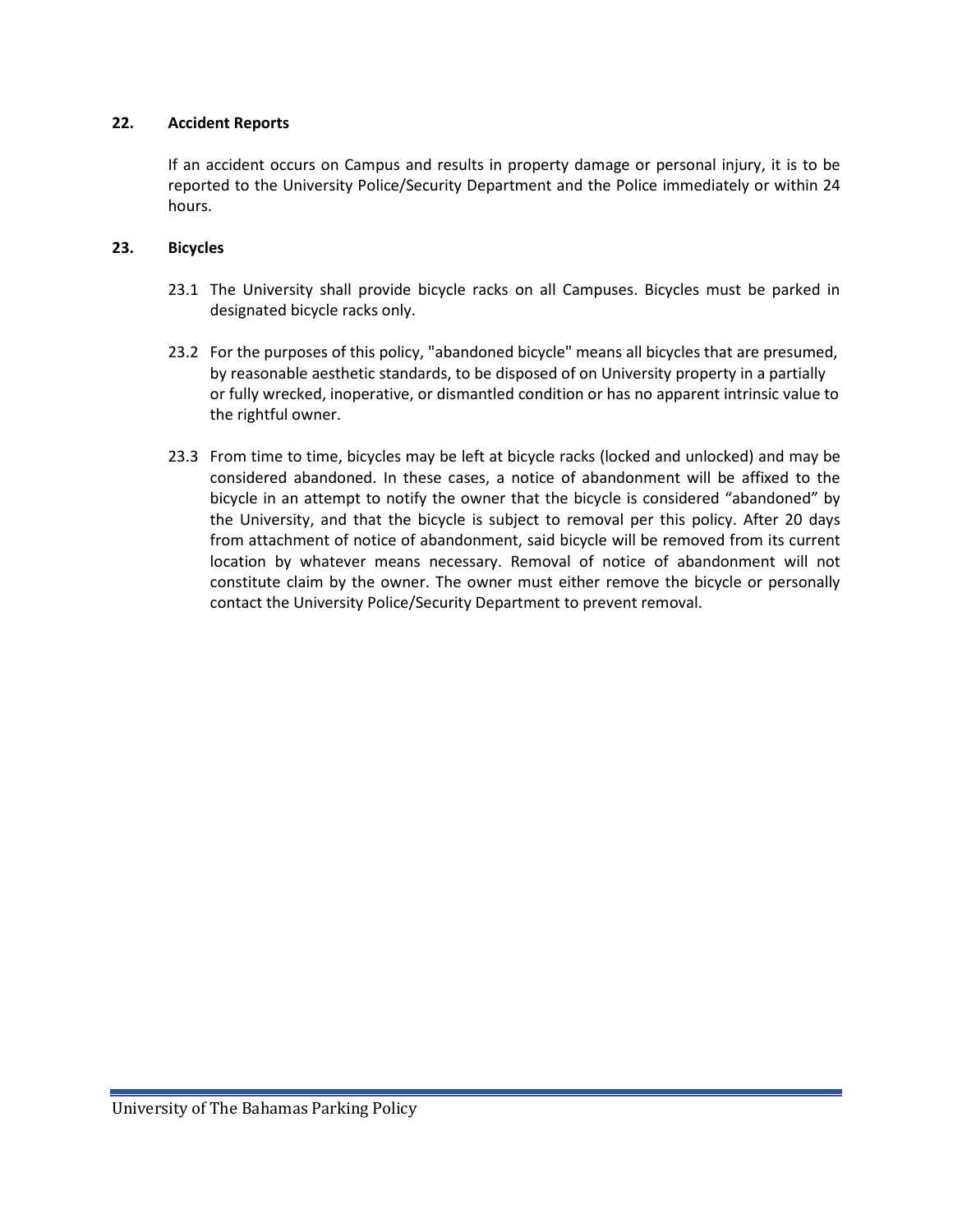# **APPENDIX A**

## Parking Rates

| <b>Constituent</b>                                            | Fall      | <b>Spring</b>                                                  | <b>Summer</b> |
|---------------------------------------------------------------|-----------|----------------------------------------------------------------|---------------|
|                                                               |           |                                                                |               |
| <b>Full-Time Students</b>                                     | \$50.00   | \$50.00                                                        | \$25.00       |
| Part-Time Students                                            | \$25.00   | \$25.00                                                        | \$12.50       |
| <b>Dormitory Residents</b>                                    | \$50.00   | \$50.00                                                        | \$25.00       |
| Faculty                                                       |           | \$120.00 for a 12-month period (August 1 - July 31)            |               |
|                                                               |           | \$175 for Multi cars used by one person(special Hangtag/decal) |               |
| <b>Staff</b>                                                  |           | \$120.00 for a 12-month period (August $1 -$ July 31)          |               |
|                                                               |           | \$175 for Multi cars used by one person(special Hangtag/decal) |               |
| Part-Time Faculty & Staff                                     | \$25.00   | \$25.00                                                        | \$12.50       |
|                                                               |           |                                                                |               |
| <b>Reserved Parking</b>                                       |           | \$300.00 for a 12-month period (August $1 -$ July 31)          |               |
| Daily Parking Rate (Library Users only and<br>General Public) | \$5.00    |                                                                |               |
| Visitors, Vendors,<br>Contractors, Service Providers          | No charge |                                                                |               |

*Payment to be made at the Business Office and the receipt to be presented to the Security Department in order to receive the parking permit.*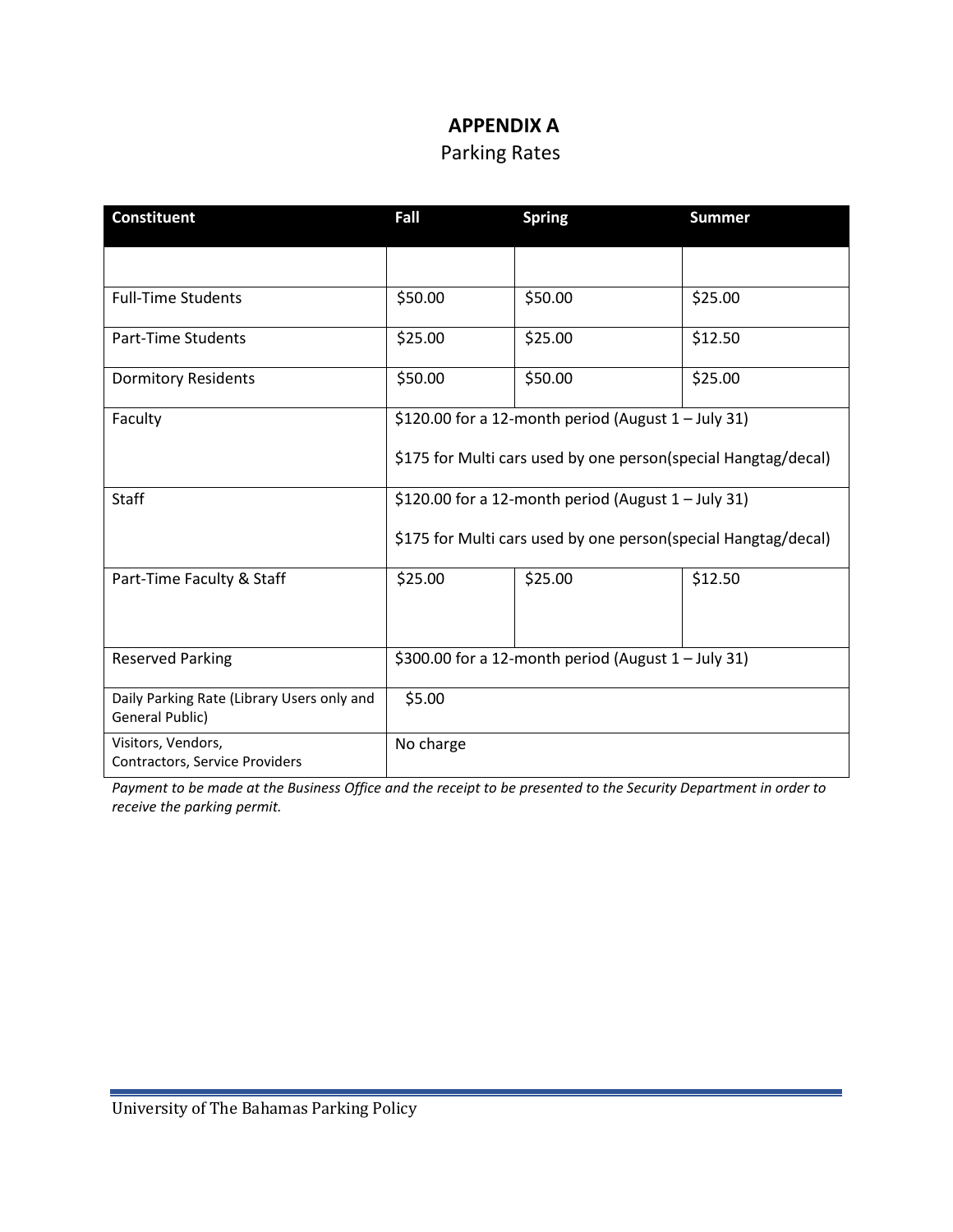## **APPENDIX B THE UNIVERSITY OF THE BAHAMAS APPLICATION FOR PARKING**

| applicable)                                    |                                                                                                     |  |
|------------------------------------------------|-----------------------------------------------------------------------------------------------------|--|
|                                                | Student ID #______________________________(where applicable) P.O. BOX: ____________________________ |  |
|                                                |                                                                                                     |  |
|                                                |                                                                                                     |  |
| <b>Vehicle Information</b>                     |                                                                                                     |  |
| Driver's License #: __________________________ |                                                                                                     |  |
|                                                |                                                                                                     |  |
|                                                |                                                                                                     |  |
| Name/ Address of Registered Vehicle Owner:     |                                                                                                     |  |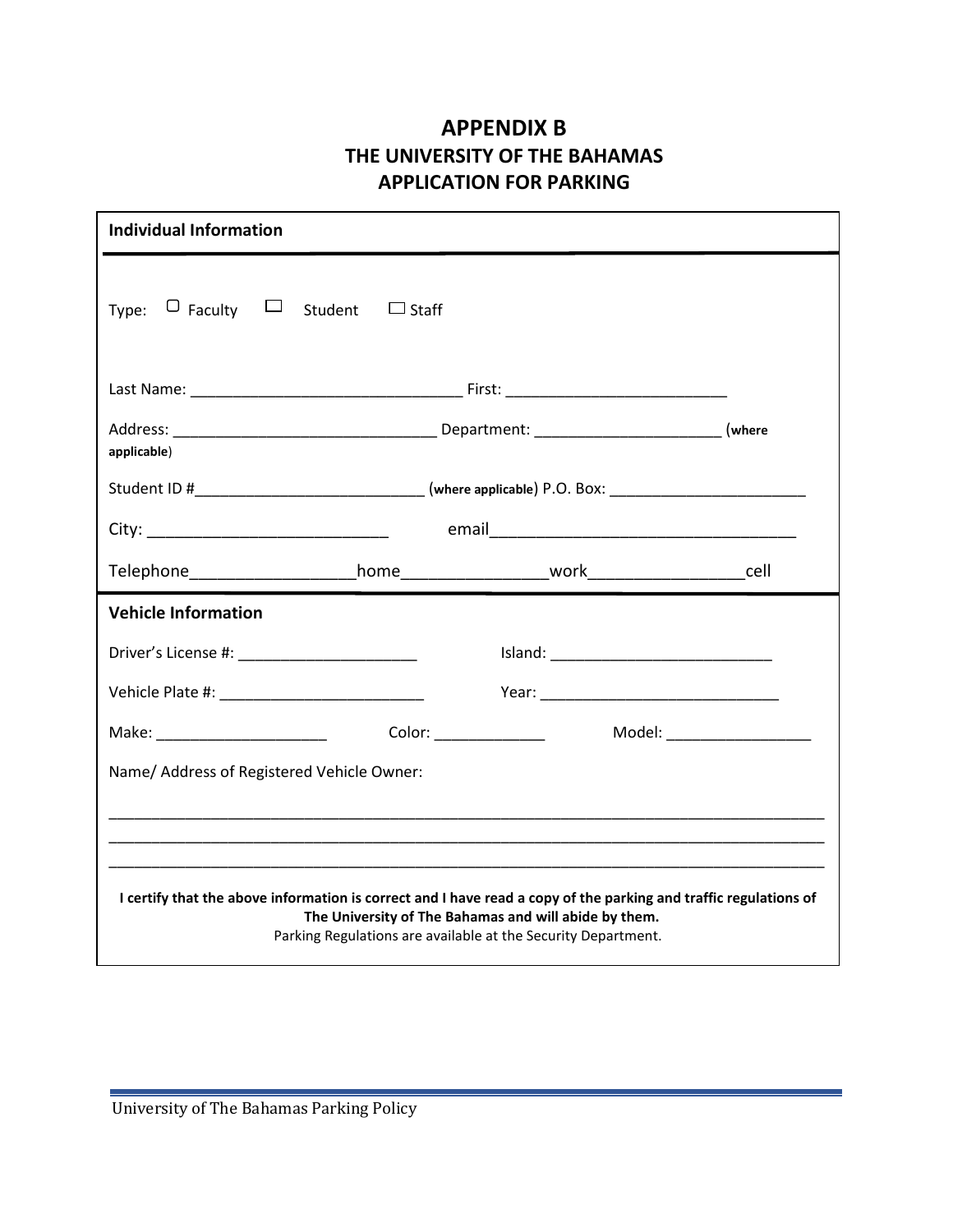### **APPENDIX C**

# **Parking Ticket**

|                               |                              |                                                                                       | No.                                                                                                   |                                          |              |
|-------------------------------|------------------------------|---------------------------------------------------------------------------------------|-------------------------------------------------------------------------------------------------------|------------------------------------------|--------------|
|                               |                              |                                                                                       |                                                                                                       |                                          |              |
|                               |                              |                                                                                       | <b>VIOLATION NOTICE - PARKING ORDINANCE</b>                                                           |                                          |              |
|                               |                              |                                                                                       | UNIVERSITY                                                                                            |                                          |              |
|                               |                              |                                                                                       | THE UNIVERSITY OF THE BAHAMAS                                                                         |                                          |              |
| <b>DATE</b>                   |                              | <b>LICENSE PLATE #</b>                                                                | PERMIT NO.                                                                                            | <b>TIME</b>                              |              |
|                               |                              |                                                                                       |                                                                                                       |                                          |              |
|                               |                              |                                                                                       |                                                                                                       |                                          |              |
| <b>VEHICLE MAKE AND MODEL</b> |                              |                                                                                       | <b>VEHICLE COLOR</b>                                                                                  | VIN NO.                                  |              |
|                               |                              |                                                                                       |                                                                                                       |                                          |              |
|                               |                              |                                                                                       | <b>VIOLATION</b>                                                                                      |                                          |              |
|                               |                              |                                                                                       |                                                                                                       |                                          |              |
| $\Box$                        |                              | FAILURE TO DISPLAY VALID PERMIT (\$40.00)                                             |                                                                                                       | LOADING, SERVICE & SAFETY ZONE (\$20.00) |              |
|                               |                              |                                                                                       | $\Box$ RESTRICTED AREA (\$25.00)                                                                      |                                          |              |
| $\Box$                        | FACULTY STAFF AREA (\$25.00) |                                                                                       |                                                                                                       |                                          |              |
| □                             | OCCUPYING TWO SPACES (25.00) |                                                                                       |                                                                                                       |                                          |              |
|                               |                              |                                                                                       | OBSTRUCTING TRAFFIC (\$25.00)                                                                         |                                          |              |
| $\Box$                        |                              | UNAUTHORIZED PARKING IN RESERVED AREA (\$20)                                          |                                                                                                       | $\Box$ OTHER                             |              |
|                               |                              |                                                                                       |                                                                                                       |                                          |              |
|                               |                              |                                                                                       |                                                                                                       |                                          |              |
|                               |                              |                                                                                       |                                                                                                       |                                          |              |
|                               |                              |                                                                                       | Please see below list of parking violations code.                                                     |                                          |              |
|                               |                              |                                                                                       |                                                                                                       |                                          |              |
|                               |                              |                                                                                       |                                                                                                       |                                          |              |
|                               |                              |                                                                                       | <b>List of Parking Code Violations</b>                                                                |                                          |              |
| <b>CODE</b>                   |                              |                                                                                       | <b>DESCRIPTION</b>                                                                                    |                                          | <b>FINE</b>  |
| PCV-1<br>PCV-2                |                              |                                                                                       | Failure to properly display a valid and current University of The Bahamas parking permit              |                                          | \$40<br>\$20 |
| PCV-3                         |                              | Parking in loading zone, service zone, or safety zone<br>Parking in a restricted area |                                                                                                       |                                          | \$25         |
|                               |                              |                                                                                       |                                                                                                       |                                          |              |
| PCV-4                         |                              |                                                                                       | Parking in a disabled parking space without a valid disable permit                                    |                                          | \$50         |
| PCV-5                         | Occupying two spaces         |                                                                                       |                                                                                                       |                                          | \$25         |
| PCV-6                         |                              | At a location that is not designated as a space for parking                           |                                                                                                       |                                          | \$20         |
| PCV-7                         |                              | Unauthorized parking in a reserved space                                              |                                                                                                       |                                          | \$20         |
| PCV-8                         |                              |                                                                                       | Possession of stolen, fraudulent, altered, or lost parking permit, including short term parking       |                                          | \$100        |
|                               | permit                       |                                                                                       |                                                                                                       |                                          |              |
| PCV-9                         |                              |                                                                                       | Parking in areas temporarily restricted by barricades or against the lawful order of a police officer |                                          | \$50         |
|                               | or Security Officer          |                                                                                       |                                                                                                       |                                          |              |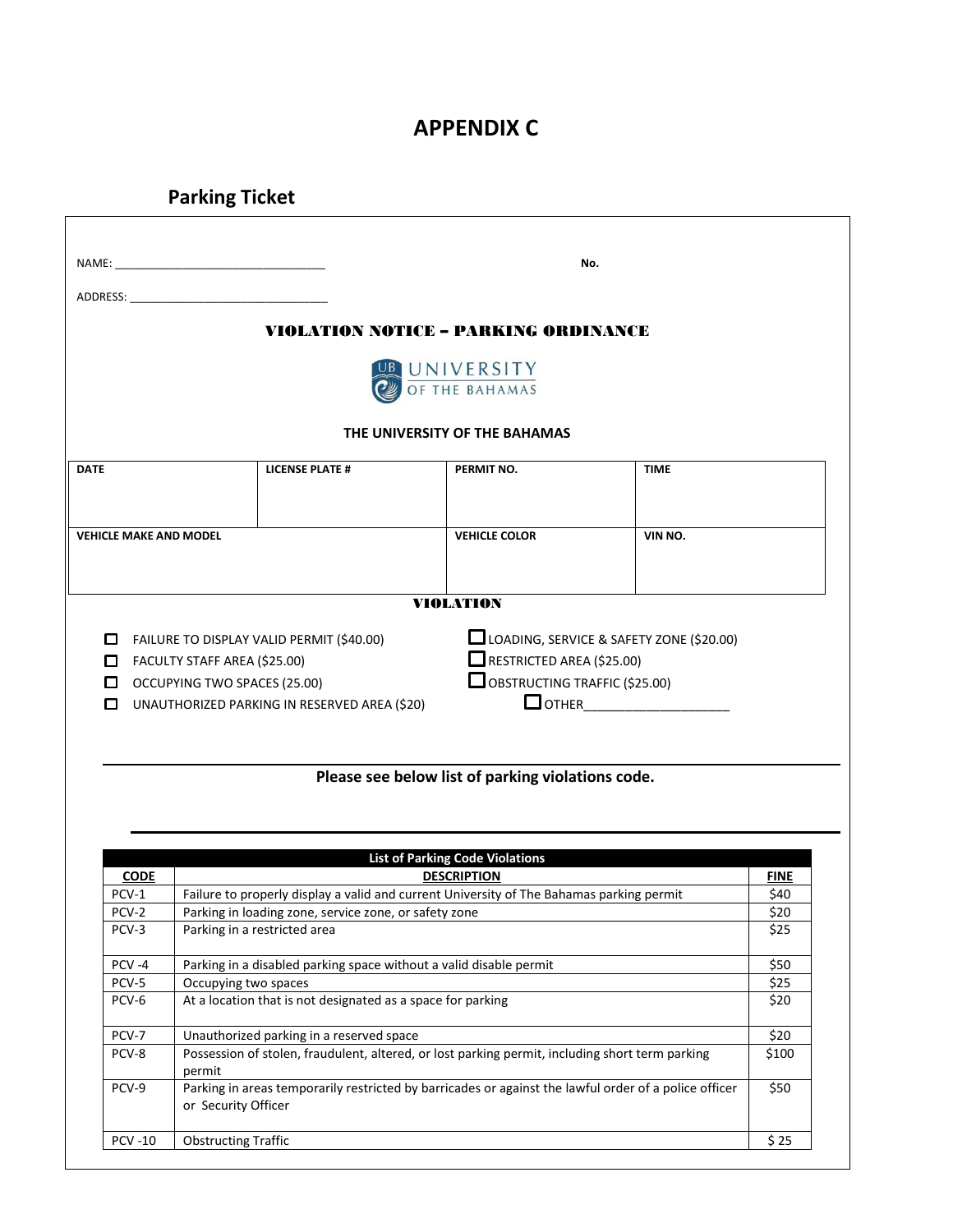# **APPENDIX D Special Events Parking Procedures**

Whenever an event will be taking place in the Performing Arts Centre, Band shell, Michael Eldon and or Harry C. Moore, the Facilities Assistant will; notify the Director of Security to ensure limited interruption to daily campus parking activities

The Security Department shall be informed of all on-campus events requiring special parking arrangements.

It shall be the responsibility of the Facilities Assistant to organize any on campus events with vendors booking the rental facilities to contact the Director of Security or his/her designee, to assess the event and then advise the individuals or groups organizing the event whether special parking arrangements and personnel are necessary. If special parking arrangements or personnel are required, the Facilities Assistant, after consulting with Security, will advise the person or group organizing the event of the number of personnel necessary, the reason for their assignment, and the anticipated cost of the deployment. Should valet parking be given consideration, this shall be stipulated.

All cost of special events parking including but not limited to enforcement, signage, extra Officers and reserve spaces will be charged to the sponsor of the event.

The Security Department will have sole authority for arranging parking services and personnel for all events that occur on the grounds owned or controlled by The University of The Bahamas.

#### **Section 1**

These measures will be followed for all campus events requiring special parking. The Director of Security will approve all exceptions to these procedures.

1.1 All special events will be planned with the least possible disruption to daily parkers. University vehicles may be moved only when necessary and all other area parking lots have been fully utilized.

1.2 The Director of Security, or his designee, will determine which spaces may be used for event parking. This will be done on an event-by-event basis.

1.3 Special events parking notification will be made to the campus by Security through the use of reserved marked cones and signs in the parking lots to be closed for the event.

1.4 All parking decals and or drive through passes for special events will be provided by the Security Department

1.5 All events require at least one-week advance notification to the Security Department to allow notification to the campus.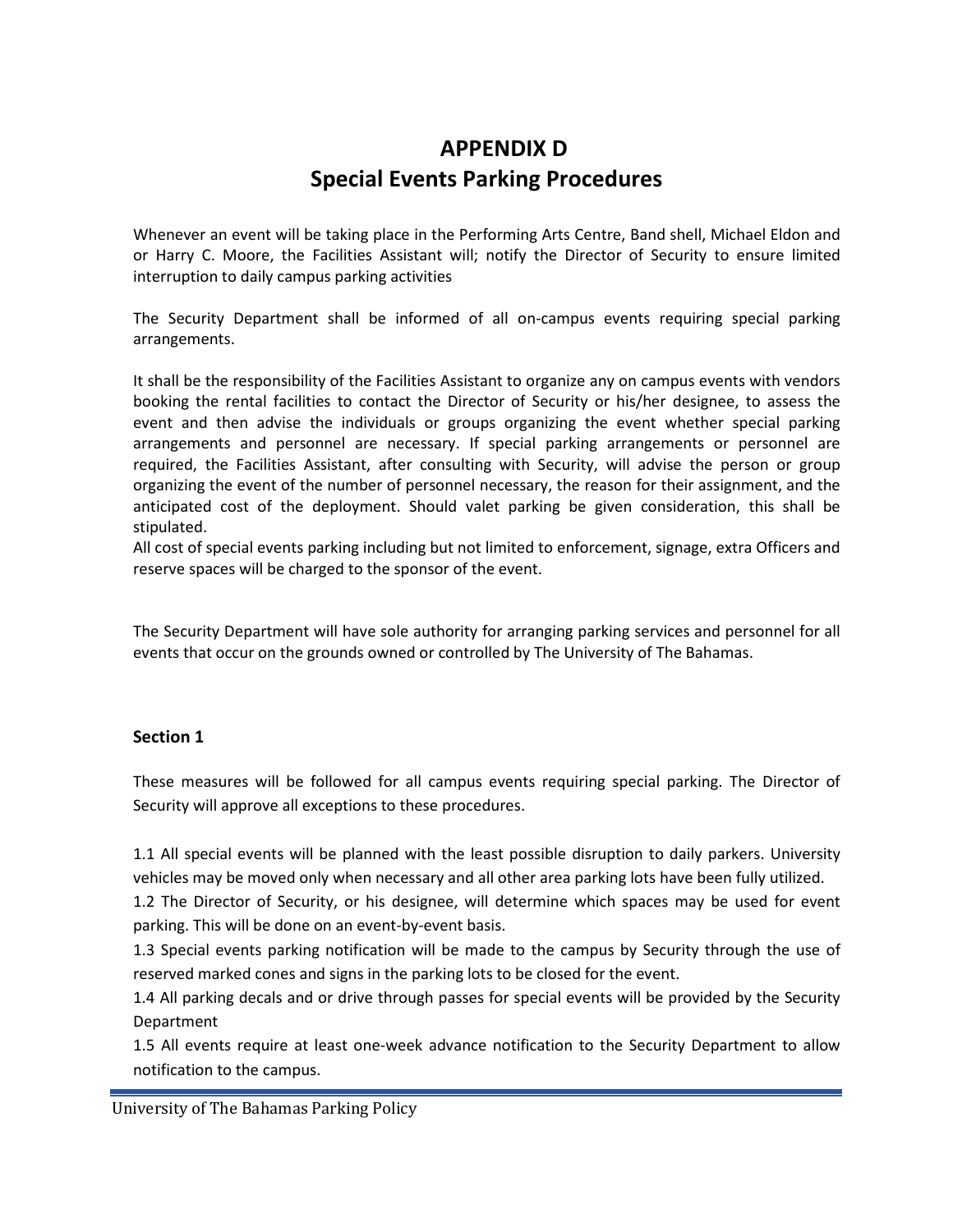1.6 The Security Department will have vehicles, which have not been moved from the designated areas, towed or relocated. The expense of towing a vehicle will rest with the vehicle owner/operator.

1.7 Department of Security will oversee the briefing of all special events parking and the Office of Communication to ensure all employees are advised.

1.8 Department of Security will assign its officers to oversee the parking lot until the event is completed. Security officers will be the point of contact for all special event parking.

1.9 After the event, barricades and signs will either be picked up or stored on site at a designated location.

1.12 The Security Department will make every effort to provide parking for employees and students displaced due to special events; however, this may not be possible in all cases.